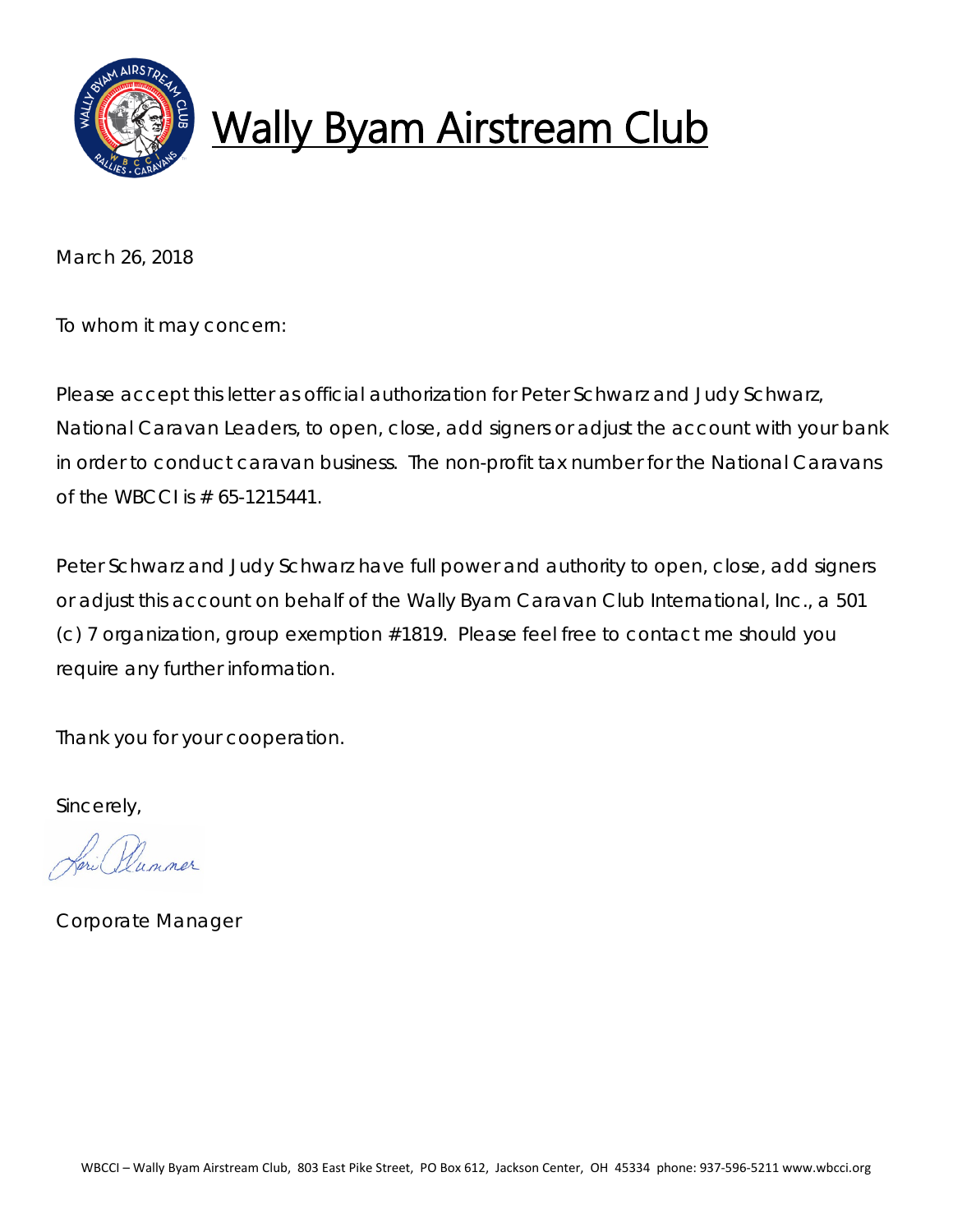june 21, 1957

Filed

No. 264340

 $EM_{65-1215441}^{+}$ 

#### COPY

### ARTICLES OF INCORPORATION

-of-

#### WALLY BYAM CARAVAN CLUB, INC.

The undersigned, a majority of whom are citizens of the United States,

desiring to form a corporation, not for profit, under the provisions of Title

XVII<sup>i</sup>, Revised Code of Ohio, do hereby certify:

FIRST: The name of said corporation shall be WALLY BYAM CARAVAN

CLUB, INC.

SECOND: The place in this State where the principal office of the

corporation is to be located is Village of Jackson Center, Shelby County.

THIRD: The purpose or purposes for which said corporation is formed

are:

(a) To promote, encourage, facilitate, develop and popularize the recreation and sport of automotive trailer travel; to provide a media for the exchange of experience and information pertaining to automotive trailer travel; to develop a code of ethics and standard of conduct to regulate the use of travel trailers; to stimulate and encourage the creation and maintenance of facilities for the convenience and comfort of automotive trailer travelers; to promote social activities incidental to automotive trailer travel.

(b) To acquire and hold property of every kind and description, in fee and otherwise, and to manage, improve and develop property for the use and benefit of its members and automotive trailer travelers.

(c) To do all acts and things necessary, proper or incident to the accomplishment of its principal purposes herein enumerated.

FOURTH: The following persons shall serve said corporation as

trustees until the first annual meeting or other meeting called to elect trustees.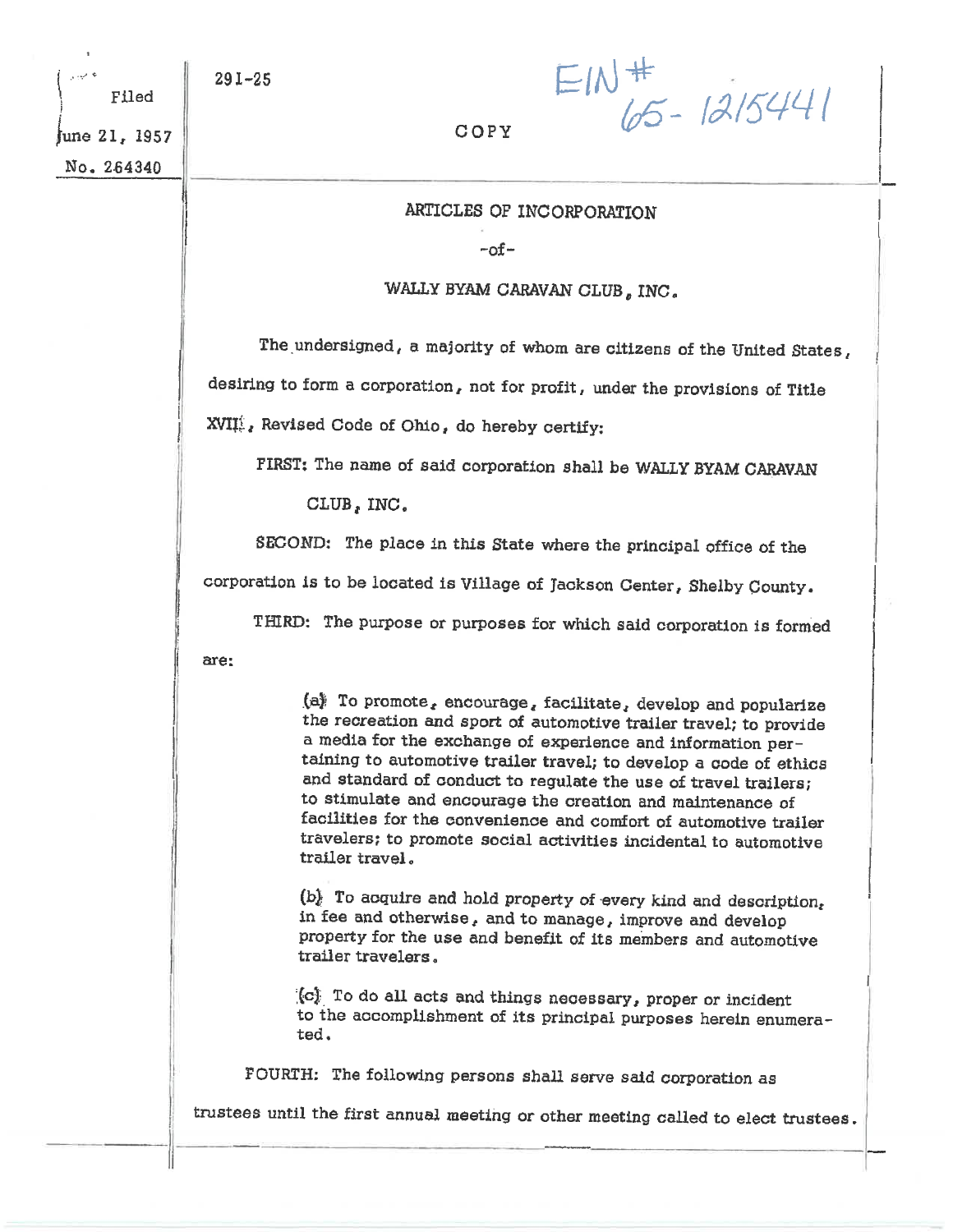F. E. Riley M. E. Smith Helen B. Schwamborn R. L. Frasher

P. O. Box 8, Avondale, Arizona 703 Mesa Dr. Ojai, California 2204 Lindora St. Bakersfield, California 1563 S. Palm Canyon Drive, Palm Springs, California

IN WITNESS WHEREOF, We have hereunto subscribed our names, this

18th day of June 19 57.

s/ Harold E. Christman s/ Lois Nolte s/ E. J. Garmhausen

THE STATE OF OHIO, COUNTY OF SHELBY:

Personally appeared before me, the undersigned, a Notary Public, in and for said County, this 18th day of June,  $1957$ , the above named incorporators, Lois Nolte, Harold E. Christman and E. J. Garmhausen, who each severally acknowledged the signing of the foregoing articles of incorporation to be his free act and deed, for the uses and purposes therein mentioned. Witness my hand and official seal on the day and year last aforesaid.

Norma Jean Walker

Notary Public.

I, TED W. BROWN, Secretary of State, of the State of Ohio, do hereby certify that the foregoing is an exemplified copy, carefully compared by me with the original record now in my official custody as Secretary of State, and found to be true and correct, of the Articles of Incorporation of WALLY BYAM CARAVAN CLUB, INC., filed in this office on the 21st day of June 19  $57<sub>e</sub>$  and recorded in Volume 771, Page 224 for the Records of Incorporations.

WITNESS my hand and official seal at Columbus, Ohio, this 2lst day June  $m = 1957$ . of

> s/ Ted W. Brown Secretary of State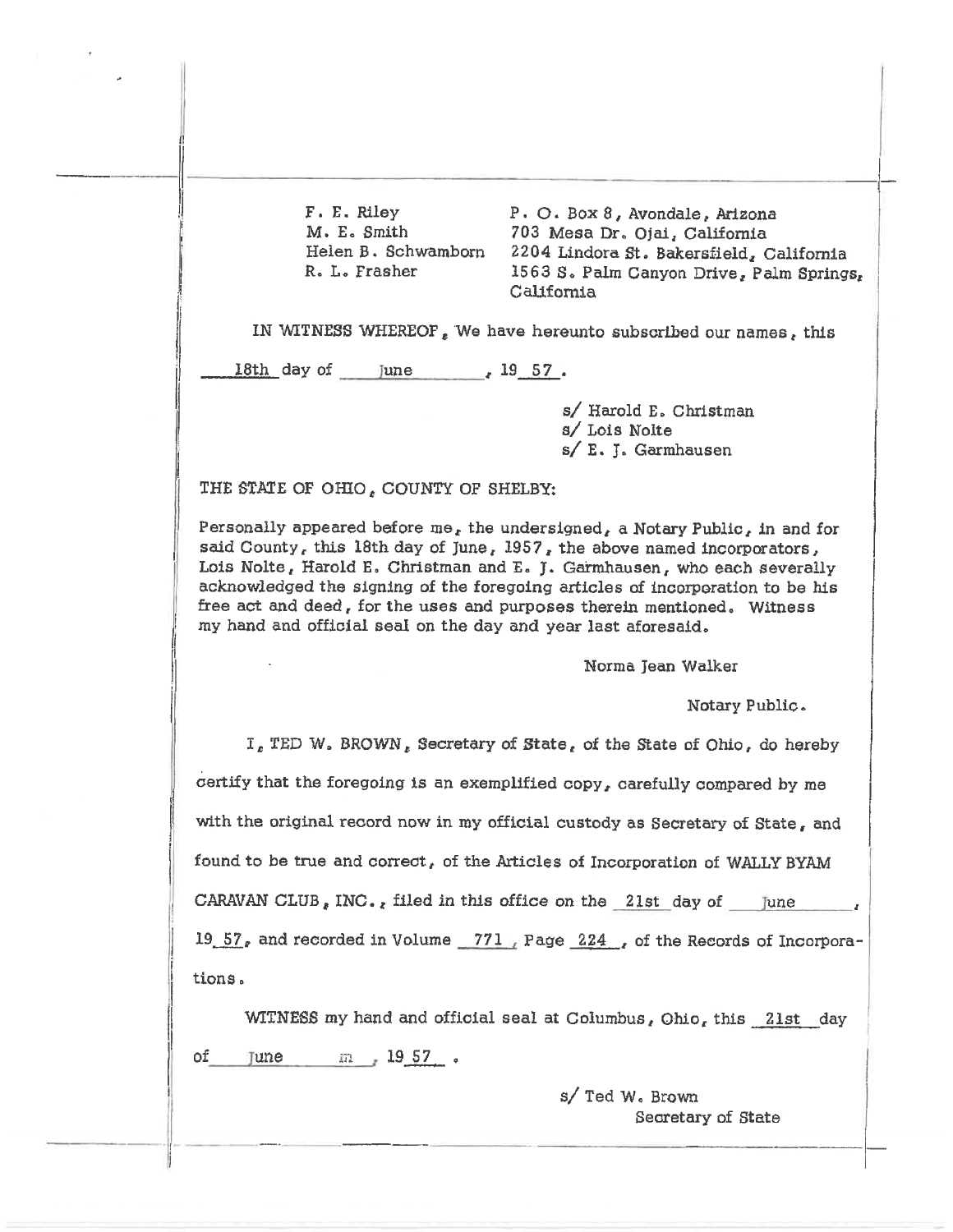C216: guaranteed by Secretary of State - Ted W. Brown

B333 441

CERTIFICATE OF AMENDMENT

To Articles Of

26430 Number Approved By W.L.D.  $2 - 2 - 63$ Date \$25.00 Fee For official use only  $334 - 57$ 

WALLY BYAM CARAVAN CLUB, INC.

Eros A. Axtell, President, and Helen Byam Schwamborn, Secretary of the Wally Byam Caravan Club, Inc., an Ohio corporation organized not for profit, do hereby certify that at a meeting of the members of said corporation duly called and held on the 7th day of November, 1963, at 2:00 o'clock, P.M., at which meeting a quorum of such members were present, and by the affirmative vote of all of the members present thereof, the following resolution of amendment was adopted:

> resolved that the name of the corporation Wally Byam Caravan Club, Inc. be changed to Wally Byam Caravan Club International, Inc.

IN WITNESS WHEREOF said Enos A. Axtell, President, and Helen Byam Schwamborn, Secretary of Wally Byam Caravan Club, Inc., acting for and on behalf of said corporation, have hereunro subscribed their names and caused the seal of said corporation to be hereunto affixed this 29th day of November, 1963.

> By s/Enos A. Axtell , President By s/Helen Byam Schwamborn , Secretary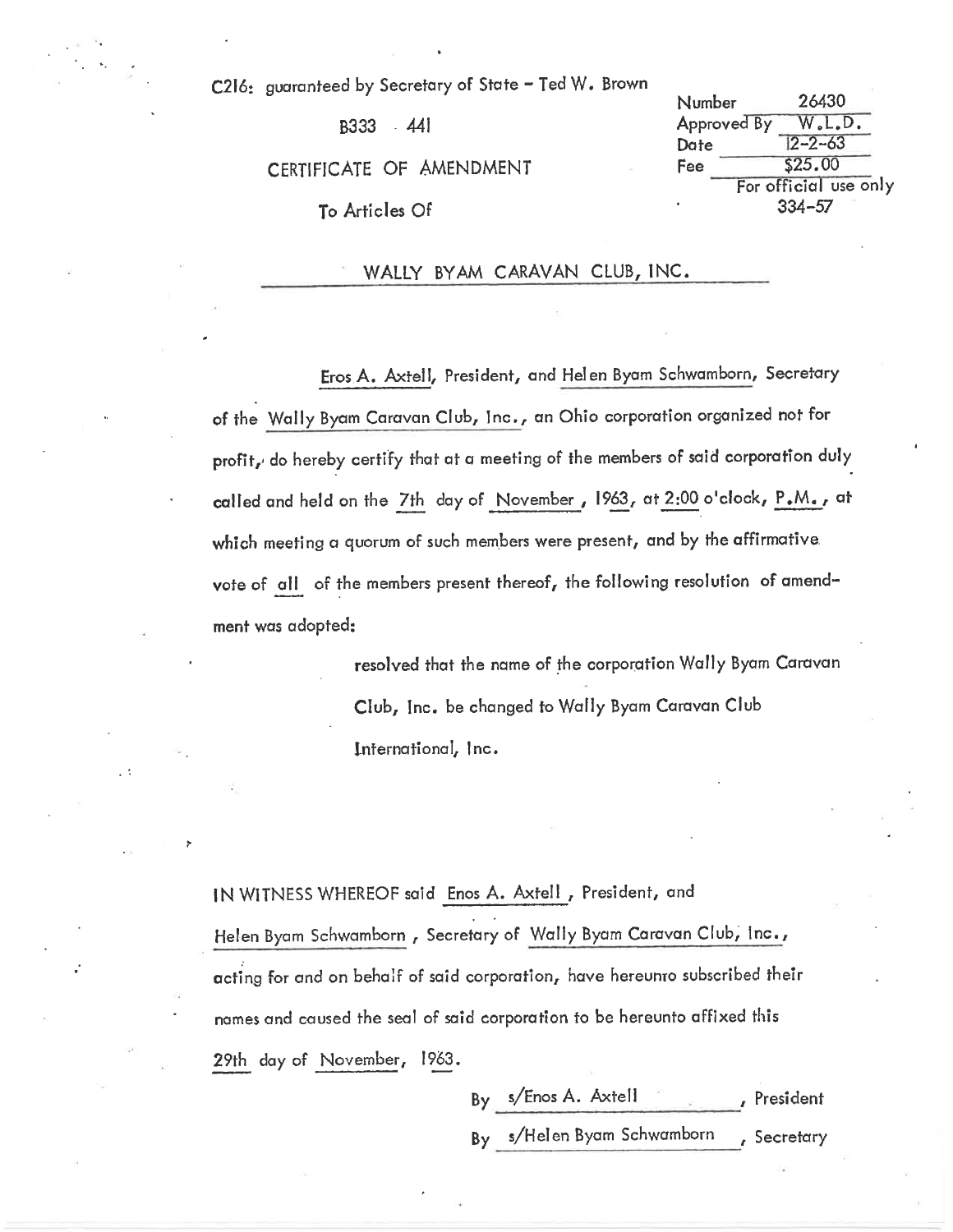F. E. Riley M. E. Smith Helen B. Schwamborn R. L. Frasher

P. O. Box 8, Avondale, Arizona '703 Mesa Dr. Ojai, California '2204 Lindora St. Bakersfield, California 1563 S. Palm Canyon Drive, Palm Springs, Callfomia

IN WITNESS WHEREOF, We have hereunto subscribed our names, this <u>18th day of June 19 57.</u>

> s/ Harold E. Christman s/Lois Nolte s/ E. J. Garmhausen

## THE STATE OF OHIO, COUNTY OF SHELBY:

Personally appeared before me, the undersigned, a Notary Public, in and for said County, this 18th day of June, 1957, the above named incorporators, Lois Nolte, Harold E. Christman and E. J. Garmhausen, who each severally acknowledged the signing of the foregoing articles of incorporation to be his free act and deed, for the uses and purposes therein mentioned. Witness my hand and official seal on the day and year last aforesaid.

Norma Jean Walker

**Wotary Public.** 

I. TED W. BROWN, Secretary of State, of the State of Ohio, do hereby the second control of the second dertify that the foregoing is an exemplified copy, carefully compared by me with the original record now in my official custody as Secretary of State, and found to be true and correct, of the Articles of Incorporation of WALLY BYAM CARAVAN CLUB, INC., filed in this office on the 21st day of June  $19$  57, and recorded in Volume  $771$ , Page  $224$ , of the Records of Incorporations.

WITNESS my hand and official seal at Columbus, Ohio, this 21st day

**June**  $1957$ 

s/ Ted W. Brown

Secretary of State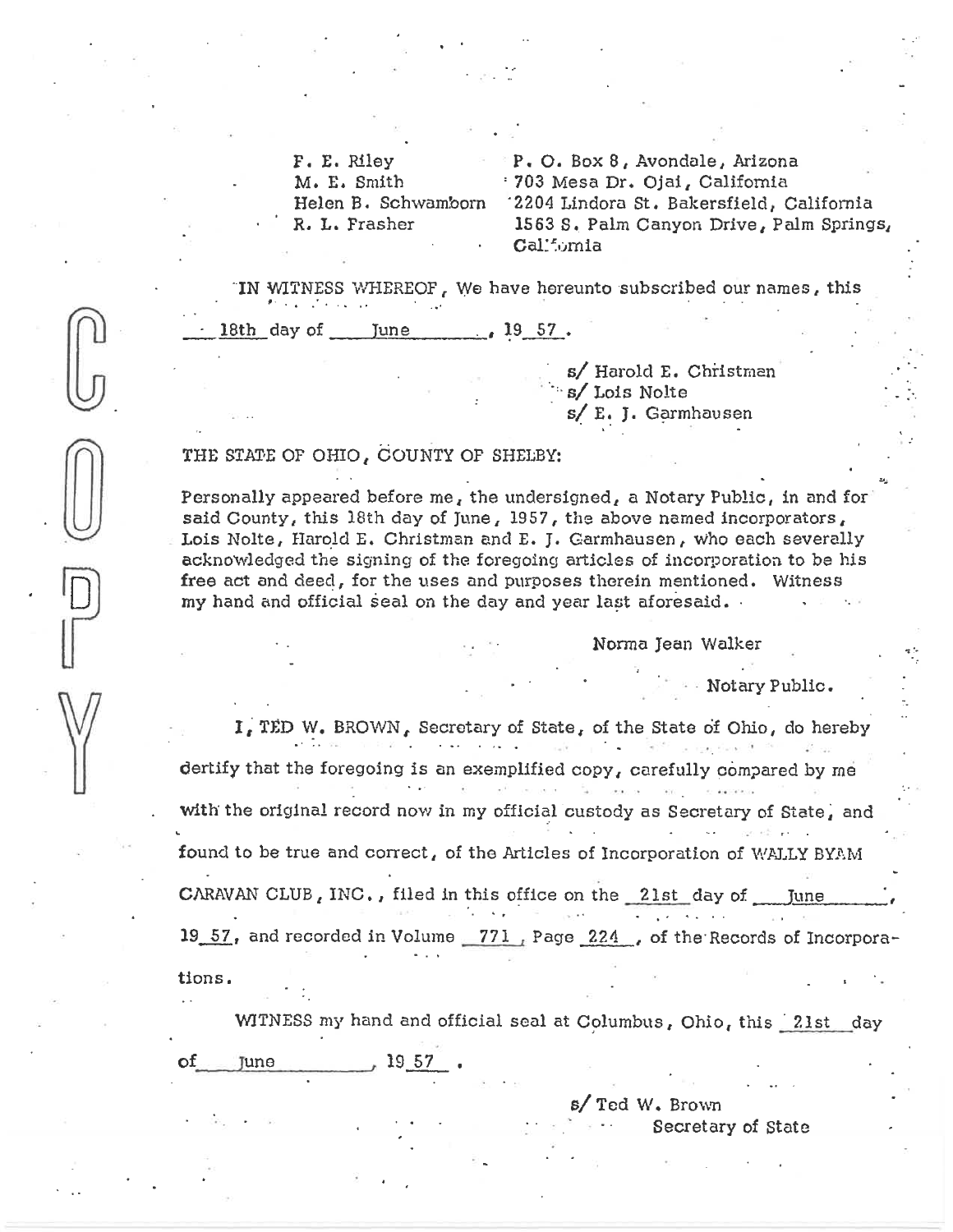#### Doc ID  $\rightarrow$

 $\rightarrow$   $\rightarrow$ 

DOCUMENT ID

201419500661



**FILING** 

25.00

EXPED PENALTY

DATE 07/17/2014

**DERCRIPTION** NONPROFIT - CERTIFICATE OF CONTINUED<br>EXISTENCE (CCE) **CERT** COPY o

Receipt This is not a bill. Please do not remit payment.

**FAULKNER GARMHAUSEN KEISTER & SHENK** 100 S MAIN AVENUE SUITE 300 **SIDNEY, OH, 45365** 



**United States of America** State of Ohio Office of the Secretary of State Secretary of State at Columbus, Ohio this 17th day of July, A.D. 2014.

r Hoistal

Ohio Secretary of State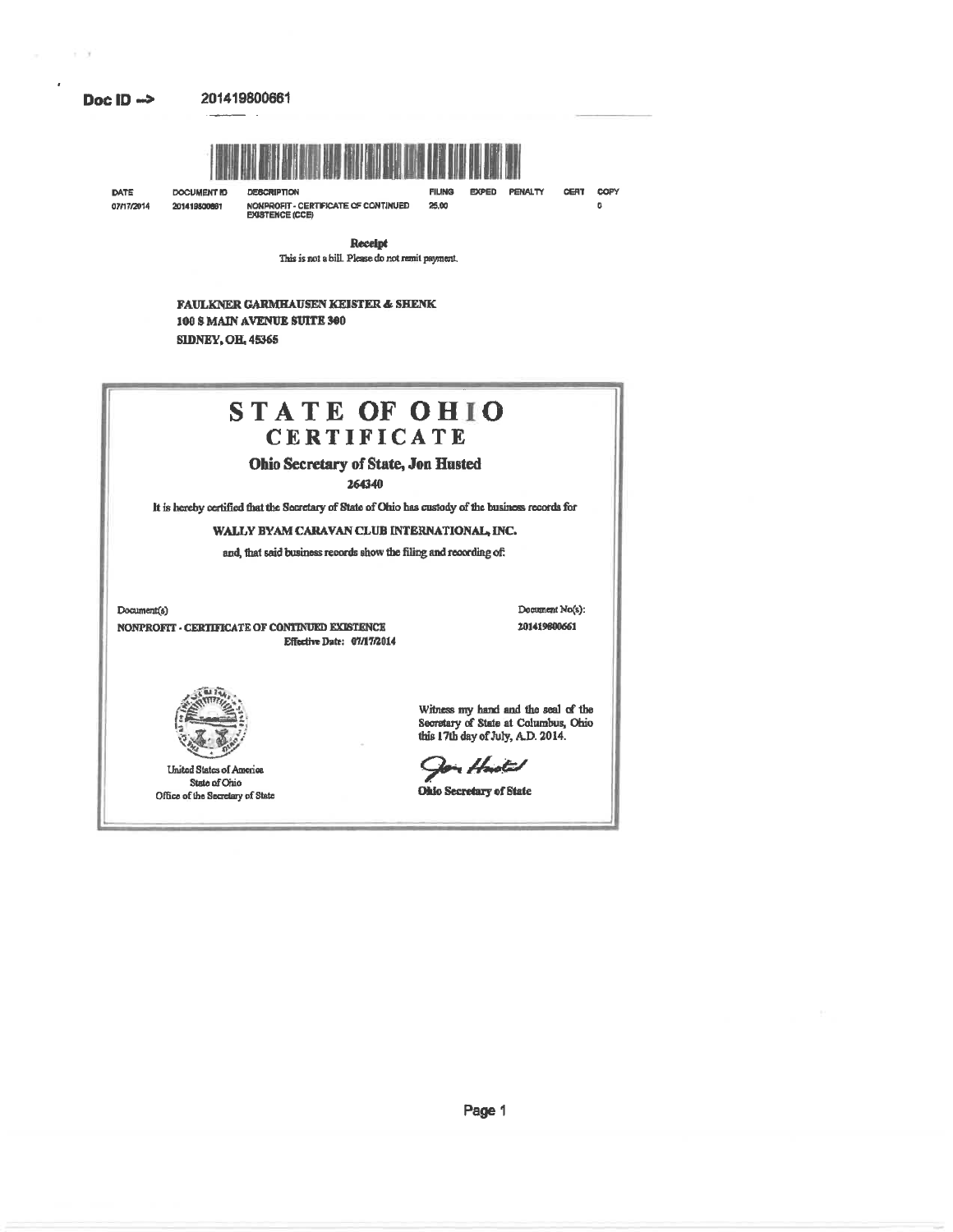**INTERNAL REVENUE SERVICE** *Department of the Treasury* 

 $\mathbb{Z}$ 

*Ogden, IRS Center P.O. Box 9941, Ogden, Utah 84409 MS 6273* 

> **Refer Reply To:** 0424060534 **Date: January 09, 2004** 147C

Wally Byam Caravan Club International Inc National Caravan Po Box 612 Jackson Center, OH 45334

#### Taxpayer Identification Number: 65-1215441

Dear Taxpayer:

We received your request on January 9, 2004, asking us to verify your employer identification number (EIN) and name.

Your employer identification number (EIN) is 65-1215441. Please keep this number in your permanent records. You should enter your name and your EIN, exactly as shown above, on all business federal tax forms that require its use, and on any related correspondence or documents.

If you have any questions, please call our Customer Service area at 1- 877-829-5500. If you prefer, you may write to us at the address shown at the top of the first page of this letter.

Whenever you write, please include this letter and, in the spaces below, give us your daytime telephone number with the hours we can reach you. Also, you may want to keep a copy of this letter for your records.

Telephone Number ( ) Hours

Sincerely,

Jennifer Bailey

Jennifer Bailey Tax Examiner